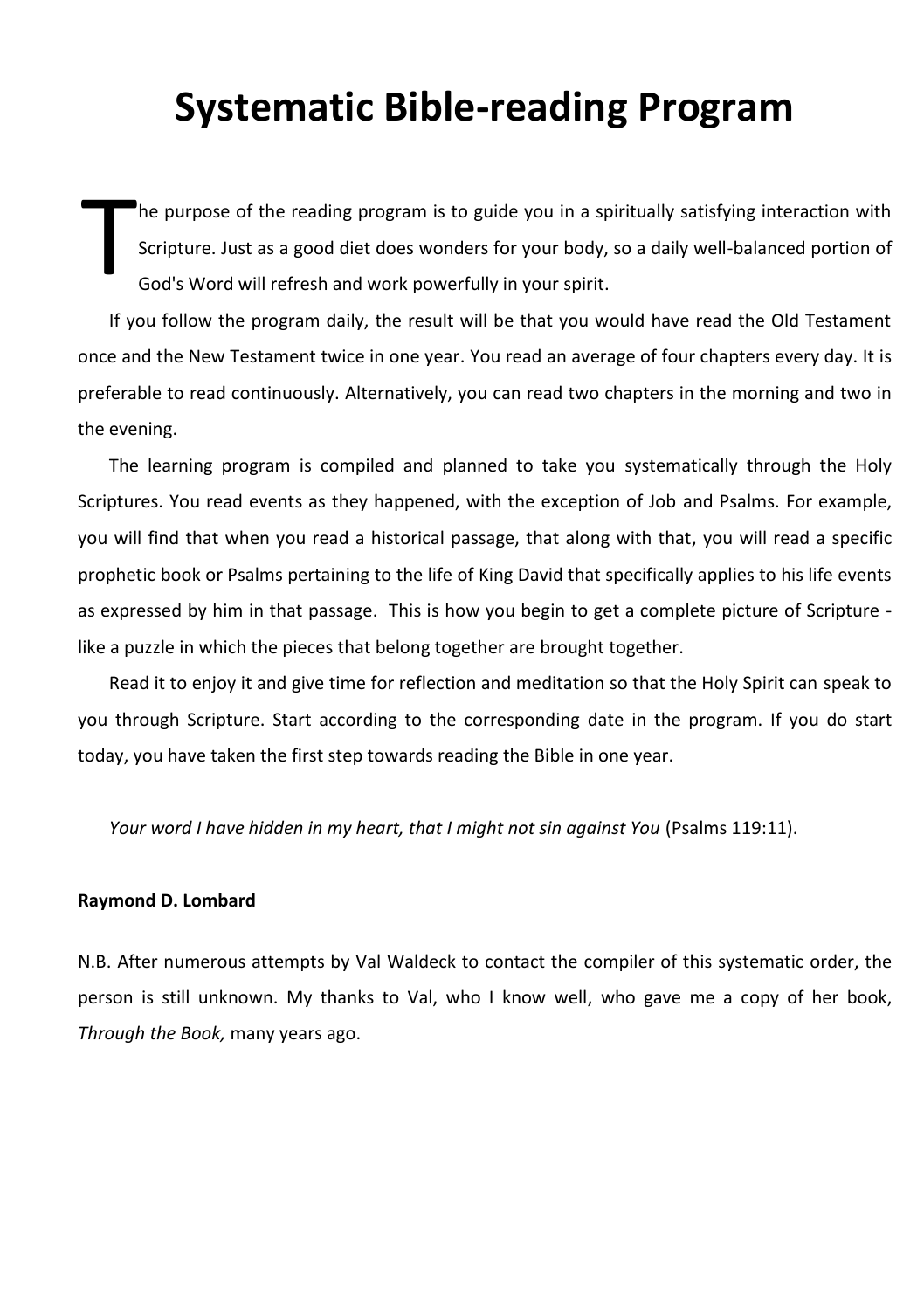# **January**

| Day |                         | <b>Reading and Meditation Program</b> |         |  |
|-----|-------------------------|---------------------------------------|---------|--|
| 1   | Genesis 1,2             | Luke 1                                |         |  |
| 2   | Genesis 3,4,5           | Luke 2                                |         |  |
| з   | Genesis 6,7,8           | Luke 3                                |         |  |
| 4   | Genesis 9,10,11         | Luke 4                                |         |  |
| 5   | Genesis 12,13,14        | Luke 5                                |         |  |
| 6   | <b>Genesis 15,16,17</b> | Luke 6                                |         |  |
| 7   | Genesis 18,19           | Psalms 3                              | Luke 7  |  |
| 8   | <b>Genesis 20,21,22</b> | Luke 8                                |         |  |
| 9   | Genesis 23,24           | Luke 9                                |         |  |
| 10  | Genesis 25,26           | Psalms 6                              | Luke 10 |  |
| 11  | Genesis 27,28           | Psalms 4                              | Luke 11 |  |
| 12  | Genesis 29,30           | Luke 12                               |         |  |
| 13  | <b>Genesis 31,32,33</b> | Luke 13                               |         |  |
| 14  | <b>Genesis 34,35,36</b> | Luke 14                               |         |  |
| 15  | Genesis 37,38           | Psalms <sub>7</sub>                   | Luke 15 |  |
| 16  | <b>Genesis 39,40,41</b> | Luke 16                               |         |  |
| 17  | Genesis 42,43           | Psalms 5                              | Luke 17 |  |
| 18  | <b>Genesis 44,45,46</b> | Luke 18                               |         |  |
| 19  | Genesis 47,48           | Psalms 10                             | Luke 19 |  |
| 20  | Genesis 49,50           | Psalms 8                              | Luke 20 |  |
| 21  | Exodus 1,2              | Psalms 88                             | Luke 21 |  |
| 22  | Exodus 3,4,5            | Luke 22                               |         |  |
| 23  | Exodus 6,7,8            | Luke 23                               |         |  |
| 24  | Exodus 9,10,11          | Luke 24                               |         |  |
| 25  | <b>Exodus 12,13</b>     | Psalms 21                             | Acts 1  |  |
| 26  | Exodus 14,15,16         | Acts 2                                |         |  |
| 27  | Exodus 17,18,19,20      | Acts 3                                |         |  |
| 28  | <b>Exodus 21,22</b>     | Psalms 12                             | Acts 4  |  |
| 29  | <b>Exodus 23,24</b>     | Psalms 14                             | Acts 5  |  |
| 30  | <b>Exodus 25,26,27</b>  | Acts 6                                |         |  |
| 31  | <b>Exodus 28,29</b>     | Acts 7                                |         |  |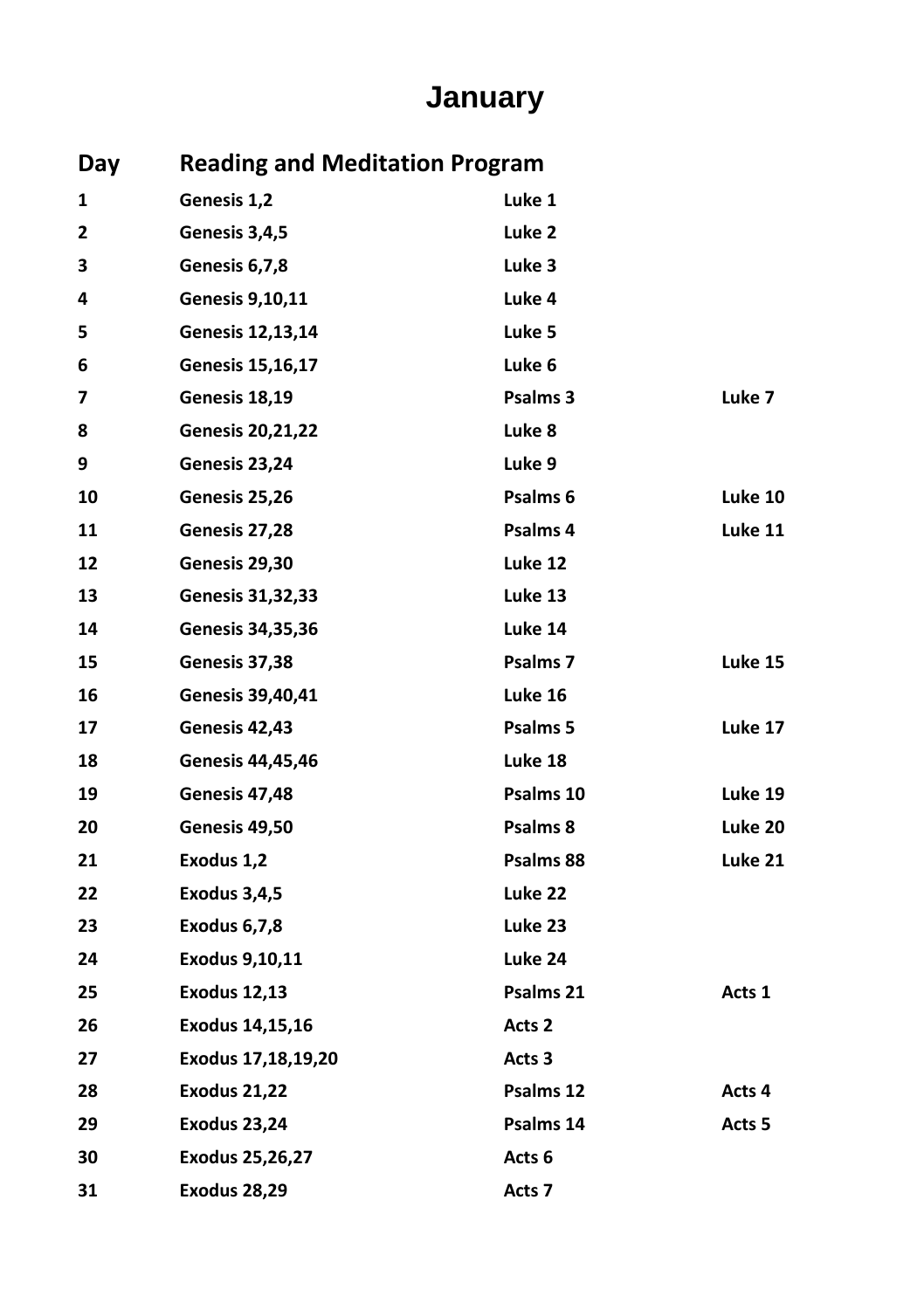# **February**

| Day | <b>Reading and Meditation Program</b> |                     |         |  |
|-----|---------------------------------------|---------------------|---------|--|
| 1   | Exodus 30,31,32                       | Acts 8              |         |  |
| 2   | <b>Exodus 33,34</b>                   | Psalms 16           | Acts 9  |  |
| З   | <b>Exodus 35,36</b>                   | Acts 10             |         |  |
| 4   | <b>Exodus 37,38</b>                   | Psalms 19           | Acts 11 |  |
| 5   | <b>Exodus 39,40</b>                   | Psalms 15           | Acts 12 |  |
| 6   | Leviticus 1,2,3                       | Acts 13             |         |  |
| 7   | Leviticus 4,5,6                       | Acts 14             |         |  |
| 8   | Leviticus 7,8,9                       | Acts 15             |         |  |
| 9   | Leviticus 10,11,12                    | Acts 16             |         |  |
| 10  | Leviticus 13,14                       | Acts 17             |         |  |
| 11  | Leviticus 15,16,17                    | Acts 18             |         |  |
| 12  | Leviticus 18,19                       | Psalms 13           | Acts 19 |  |
| 13  | <b>Leviticus 20,21,22</b>             | Acts 20             |         |  |
| 14  | Leviticus 23,24                       | Psalms 24           | Acts 21 |  |
| 15  | <b>Leviticus 25</b>                   | <b>Psalms 25,26</b> | Acts 22 |  |
| 16  | Leviticus 26,27                       | Acts 23             |         |  |
| 17  | Numbers 1,2                           | Acts 24             |         |  |
| 18  | Numbers 3,4                           | Acts 25             |         |  |
| 19  | Numbers 5,6                           | Psalms 22           | Acts 26 |  |
| 20  | <b>Numbers 7</b>                      | Psalms 23           | Acts 27 |  |
| 21  | <b>Numbers 8,9,10</b>                 | Acts 28             |         |  |
| 22  | Numbers 11,12                         | Psalms 27           | Mark 1  |  |
| 23  | Numbers 13,14                         | Psalms 90           | Mark 2  |  |
| 24  | <b>Numbers 15,16,17</b>               | Mark 3              |         |  |
| 25  | Numbers 18,19                         | Psalms 29           | Mark 4  |  |
| 26  | Numbers 20,21                         | Psalms 28           | Mark 5  |  |
| 27  | <b>Numbers 22,23,24</b>               | Mark 6              |         |  |
| 28  | Numbers 25,26                         | Mark 7              |         |  |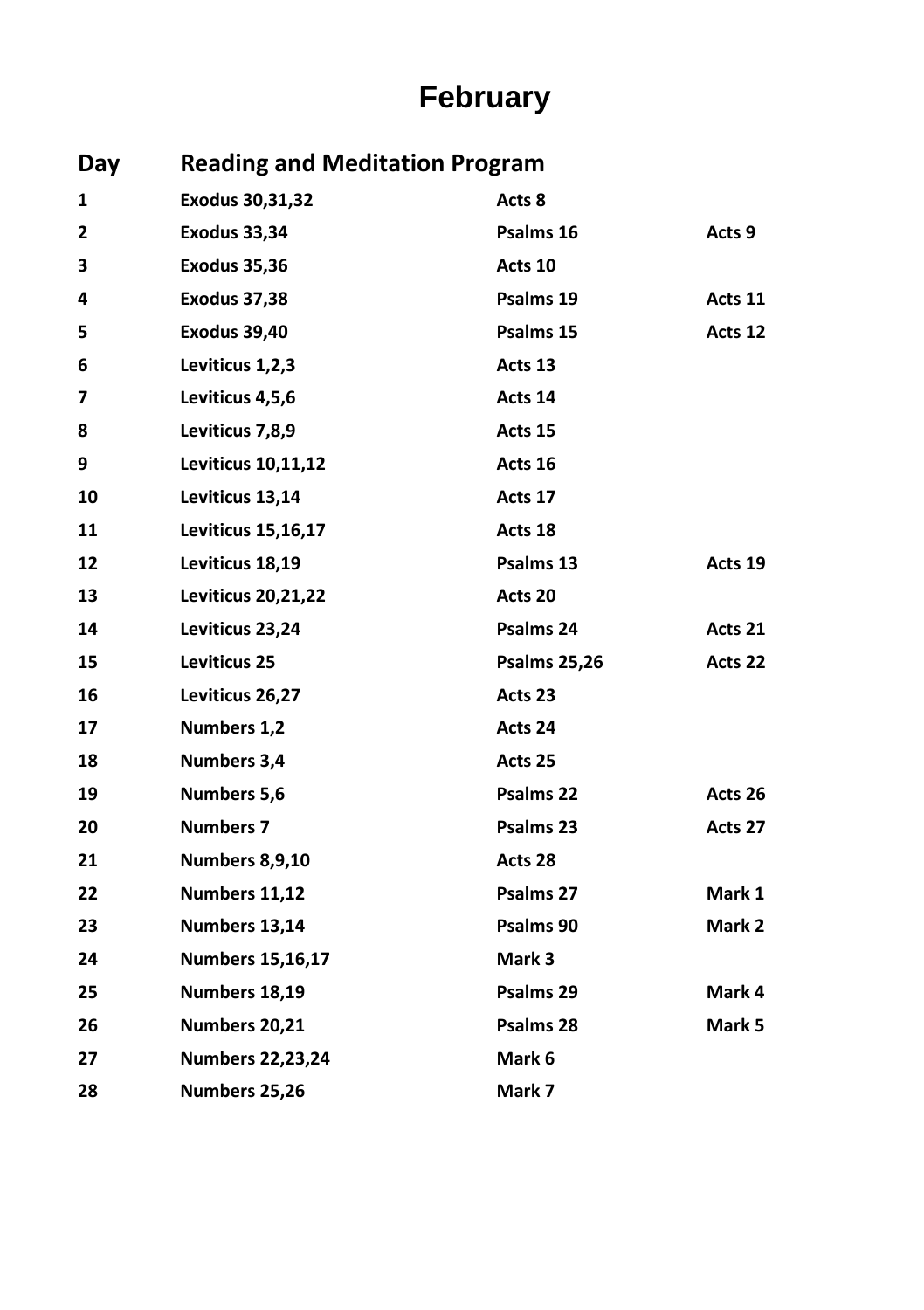#### **March**

| Day |                         | <b>Reading and Meditation Program</b> |                         |  |
|-----|-------------------------|---------------------------------------|-------------------------|--|
| 1   | <b>Numbers 27,28,29</b> | Mark 8                                |                         |  |
| 2   | Numbers 30,31           | Mark 9                                |                         |  |
| з   | Numbers 32,33           | Mark 10                               |                         |  |
| 4   | <b>Numbers 34,35,36</b> | Mark 11                               |                         |  |
| 5   | Deuteronomy 1,2         | Mark 12                               |                         |  |
| 6   | Deuteronomy 3,4         | Psalms 36                             | Mark 13                 |  |
| 7   | Deuteronomy 5,6         | Psalms 43                             | Mark 14                 |  |
| 8   | Deuteronomy 7,8,9       | Mark 15                               |                         |  |
| 9   | Deuteronomy 10,11,12    | Mark 16                               |                         |  |
| 10  | Deuteronomy 13,14,15    | <b>Galatians 1</b>                    |                         |  |
| 11  | Deuteronomy 16,17,18    | Psalms 38                             | <b>Galatians 2</b>      |  |
| 12  | Deuteronomy 19,20,21    | <b>Galatians 3</b>                    |                         |  |
| 13  | Deuteronomy 22,23,24    | <b>Galatians 4</b>                    |                         |  |
| 14  | Deuteronomy 25,26,27    | <b>Galatians 5</b>                    |                         |  |
| 15  | Deuteronomy 28,29       | <b>Galatians 6</b>                    |                         |  |
| 16  | Deuteronomy 30,31       | Psalms 40                             | 1 Corinthians 1         |  |
| 17  | Deuteronomy 32,33,34    | <b>1 Corinthians 2</b>                |                         |  |
| 18  | Joshua 1,2              | Psalms 37                             | 1 Corinthians 3         |  |
| 19  | Joshua 3,4,5,6          | <b>1 Corinthians 4</b>                |                         |  |
| 20  | Joshua 7,8              | Psalms 69                             | 1 Corinthians 5         |  |
| 21  | Joshua 9,10,11          | 1 Corinthians 6                       |                         |  |
| 22  | Joshua 12,13,14         | 1 Corinthians 7                       |                         |  |
| 23  | Joshua 15,16,17         | 1 Corinthians 8                       |                         |  |
| 24  | Joshua 18,19,20         | 1 Corinthians 9                       |                         |  |
| 25  | Joshua 21,22            | Psalms 47                             | <b>1 Corinthians 10</b> |  |
| 26  | Joshua 23,24            | Psalms 44                             | 1 Corinthians 11        |  |
| 27  | <b>Judges 1,2,3</b>     | 1 Corinthians 12                      |                         |  |
| 28  | Judges 4,5              | <b>Psalms 39,41</b>                   | <b>1 Corinthians 13</b> |  |
| 29  | Judges 6,7              | Psalms 52                             | 1 Corinthians 14        |  |
| 30  | Judges 8                | Psalms 42                             | 1 Corinthians 15        |  |
| 31  | Judges 9,10             | Psalms 9                              | 1 Corinthians 16        |  |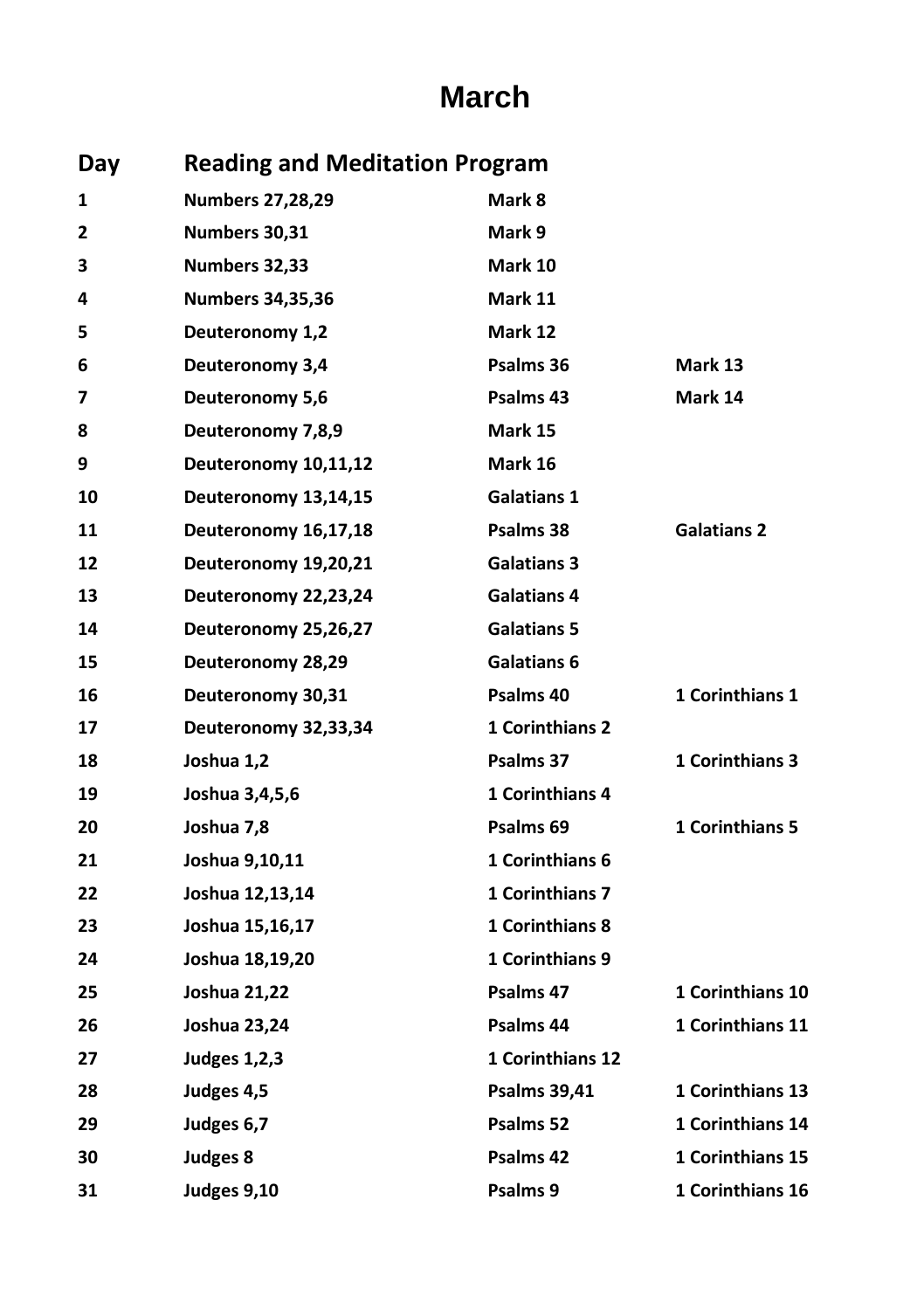# **April**

| Day | <b>Reading and Meditation Program</b> |                       |                   |                   |
|-----|---------------------------------------|-----------------------|-------------------|-------------------|
| 1   | <b>Judges 11,12</b>                   | Psalms 50             | 2 Corinthians 1   |                   |
| 2   | Judges 13,14,15,16                    | 2 Corinthians 2       |                   |                   |
| З   | <b>Judges 17,18</b>                   | Psalms 89             | 2 Corinthians 3   |                   |
| 4   | Judges 19,20,21                       | 2 Corinthians 4       |                   |                   |
| 5   | <b>Ruth 1,2</b>                       | <b>Psalms 53,61</b>   | 2 Corinthians 5   |                   |
| 6   | <b>Ruth 3,4</b>                       | <b>Psalms 64,65</b>   | 2 Corinthians 6   |                   |
| 7   | 1 Samuel 1,2                          | Psalms 66             | 2 Corinthians 7   |                   |
| 8   | 1 Samuel 3,4,5                        | Psalms 77             | 2 Corinthians 8   |                   |
| 9   | 1 Samuel 6,7                          | Psalms 72             | 2 Corinthians 9   |                   |
| 10  | 1 Samuel 8,9,10                       | 2 Corinthians 10      |                   |                   |
| 11  | 1 Samuel 11,12                        | 1 Chronicles 1        | 2 Corinthians 11  |                   |
| 12  | 1 Samuel 13                           | 1 Chronicles 2,3      | 2 Corinthians 12  |                   |
| 13  | 1 Samuel 14                           | 1 Chronicles 4        | 2 Corinthians 13  |                   |
| 14  | 1 Samuel 15,16                        | <b>1 Chronicles 5</b> | <b>Matthew 1</b>  |                   |
| 15  | 1 Samuel 17                           | Psalms 9              | <b>Matthew 2</b>  |                   |
| 16  | 1 Samuel 18                           | 1 Chronicles 6        | Psalms 11         | <b>Matthew 3</b>  |
| 17  | 1 Samuel 19                           | 1 Chronicles 7        | Psalms 59         | <b>Matthew 4</b>  |
| 18  | 1 Samuel 20,21                        | Psalms 34             | <b>Matthew 5</b>  |                   |
| 19  | 1 Samuel 22                           | <b>Psalms 17,35</b>   | Matthew 6         |                   |
| 20  | 1 Samuel 23                           | <b>Psalms 31,54</b>   | <b>Matthew 7</b>  |                   |
| 21  | 1 Samuel 24                           | <b>Psalms 57,58</b>   | 1 Chronicles 8    | <b>Matthew 8</b>  |
| 22  | 1 Samuel 25,26                        | Psalms 63             | Matthew 9         |                   |
| 23  | 1 Samuel 27                           | Psalms 141            | 1 Chronicle s9    | Matthew 10        |
| 24  | 1 Samuel 28,29                        | Psalms 109            | <b>Matthew 11</b> |                   |
| 25  | 1 Samuel 30,31                        | 1 Chronicles10        | <b>Matthew 12</b> |                   |
| 26  | 2 Samuel 1                            | Psalms 140            | Matthew 13        |                   |
| 27  | 2 Samuel 2                            | 1 Chronicles 11       | Psalms 142        | <b>Matthew 14</b> |
| 28  | 2 Samuel 3                            | 1 Chronicles 12       | <b>Matthew 15</b> |                   |
| 29  | 2 Samuel 4,5                          | Psalms 139            | Matthew 16        |                   |
| 30  | 2 Samuel 6                            | 1 Chronicles 13       | Psalms 68         | Matthew 17        |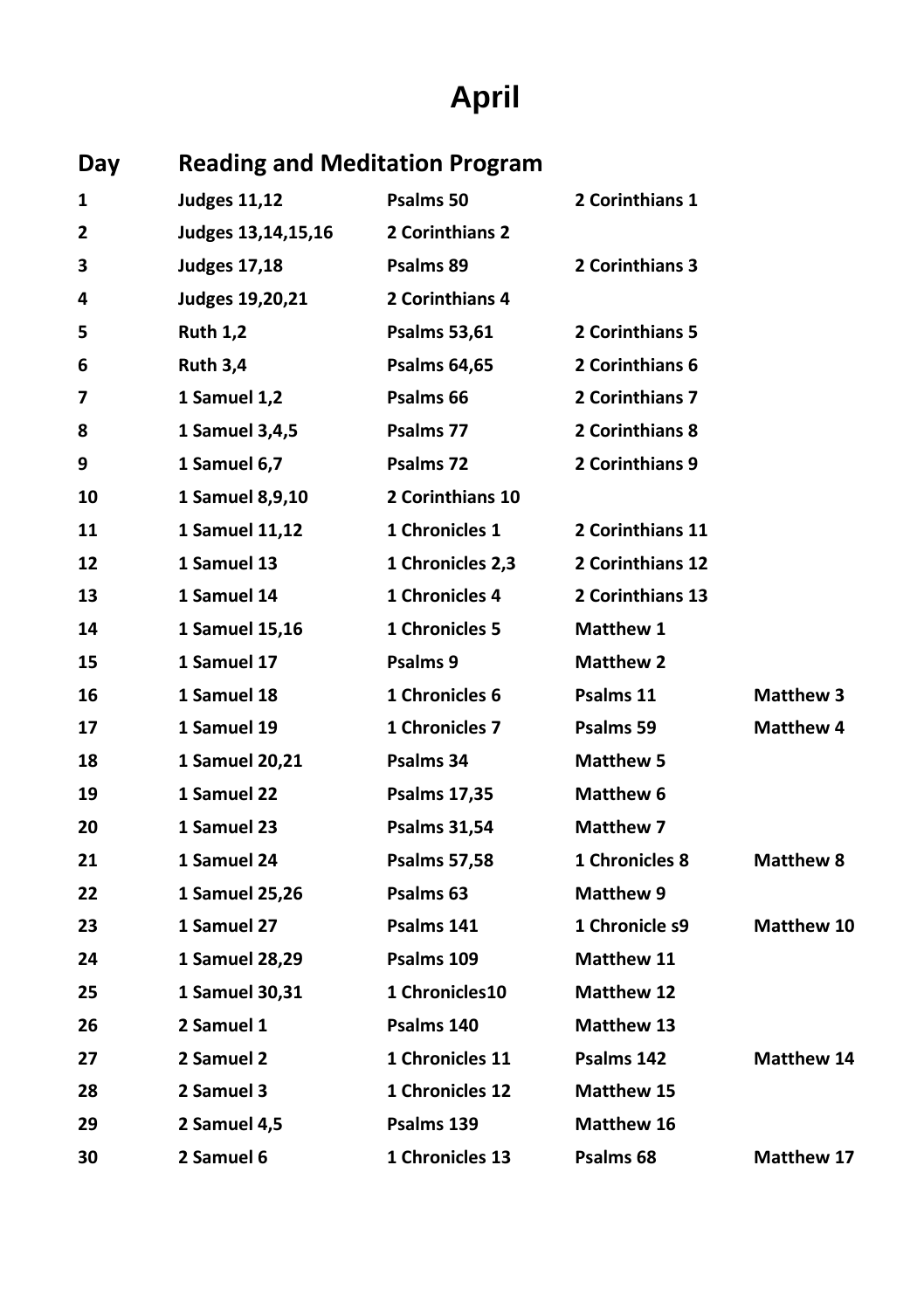# **May**

| Day | <b>Reading and Meditation Program</b> |                     |                     |                          |
|-----|---------------------------------------|---------------------|---------------------|--------------------------|
| 1   | 1 Chronicles14,15                     | Psalms 132          | Matthew 18          |                          |
| 2   | 1 Chronicles16                        | Psalms 106          | Matthew 19          |                          |
| 3   | 2 Samuel 7                            | 1 Chronicles17      | Psalms <sub>2</sub> | <b>Matthew 20</b>        |
| 4   | 2 Samuel 8,9                          | 1 Chronicles18      | Matthew 21          |                          |
| 5   | 2 Samuel 10                           | 1 Chronicles19,20   | Psalms 20           | Matthew 22               |
| 6   | 2 Samuel 11,12                        | Psalms 51           | <b>Matthew 23</b>   |                          |
| 7   | 2 Samuel 13,14                        | <b>Matthew 24</b>   |                     |                          |
| 8   | 2 Samuel 15,16                        | Psalms 32           | <b>Matthew 25</b>   |                          |
| 9   | 2 Samuel 17                           | Psalms 71           | <b>Matthew 26</b>   |                          |
| 10  | 2 Samuel 18                           | Psalms 56           | <b>Matthew 27</b>   |                          |
| 11  | 2 Samuel 19,20                        | Psalms 55           | Matthew 28          |                          |
| 12  | 2 Samuel 21,22,23                     | 1 Thessalonians 1   |                     |                          |
| 13  | 2 Samuel 24                           | 1 Chronicles 21     | Psalms 30           | 1 Thessalonians 2        |
| 14  | 1 Chronicles 22,23,24                 | 1 Thessalonians 3   |                     |                          |
| 15  | 1 Chronicles 25,26,27                 | 1 Thessalonians 4   |                     |                          |
| 16  | 1 Kings 1                             | 1 Chronicles 28     | Psalms 91           | <b>1 Thessalonians 5</b> |
| 17  | 1 Kings 2                             | 1 Chronicles 29     | Psalms 95           | 2 Thessalonians 1        |
| 18  | 1 Kings 3                             | 2 Chronicles 1      | Psalms 78           | 2 Thessalonians 2        |
| 19  | 1 Kings 4,5                           | 2 Chronicles 2      | Psalms 101          | 2 Thessalonians 3        |
| 20  | 1 Kings 6                             | 2 Chronicles 3      | Psalms 97           | Romans 1                 |
| 21  | 1 Kings 7                             | 2 Chronicles 4      | Psalms 98           | <b>Romans 2</b>          |
| 22  | 1 Kings 8                             | 2 Chronicles 5      | Psalms 99           | Romans 3                 |
| 23  | 2 Chronicles 6,7                      | Psalms 135          | Romans 4            |                          |
| 24  | 1 Kings 9                             | 2 Chronicles 8      | Psalms 136          | Romans 5                 |
| 25  | 1 Kings 10,11<br><b>Proverbs</b>      | 2 Chronicles 9      | Romans 6            |                          |
| 26  | 1,2,3                                 | Romans <sub>7</sub> |                     |                          |
| 27  | Proverbs 4,5,6                        | Romans 8            |                     |                          |
| 28  | Proverbs 7,8,9                        | Romans 9            |                     |                          |
| 29  | Proverbs 10,11,12                     | Romans 10           |                     |                          |
| 30  | Proverbs 13,14,15                     | Romans 11           |                     |                          |
| 31  | Proverbs 16,17,18                     | Romans 12           |                     |                          |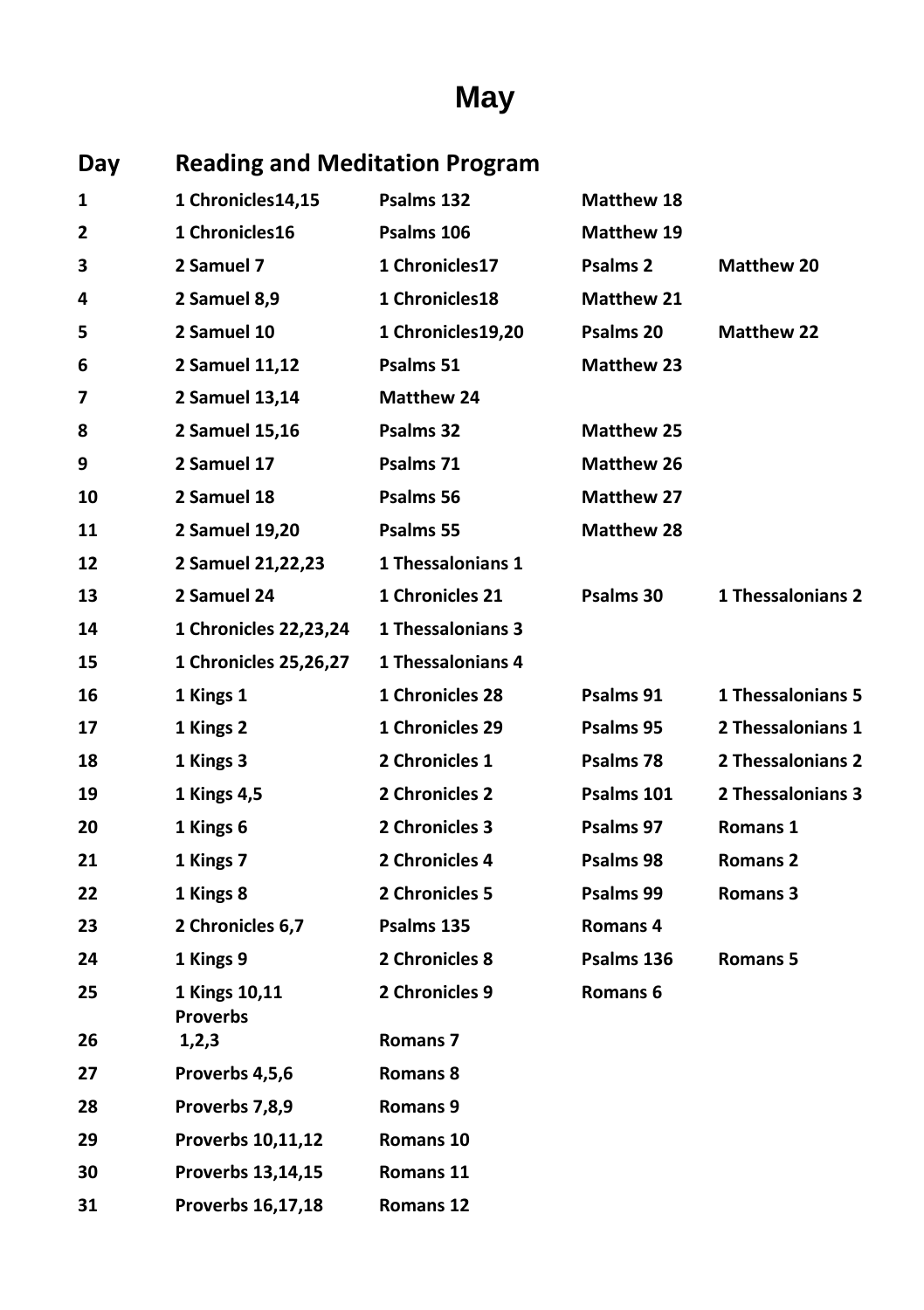#### **June**

| Day |                          | <b>Reading and Meditation Program</b> |                      |  |  |
|-----|--------------------------|---------------------------------------|----------------------|--|--|
| 1   | Proverbs 19,20,21        | Romans 13                             |                      |  |  |
| 2   | Proverbs 22,23,24        | Romans 14                             |                      |  |  |
| 3   | <b>Proverbs 25,26,27</b> | Romans 15                             |                      |  |  |
| 4   | Proverbs 28,29           | Psalms 60                             | Romans 16            |  |  |
| 5   | Proverbs 30,31           | Psalms 33                             | <b>Ephesians 1</b>   |  |  |
| 6   | Ecclesiastes 1,2,3       | Psalms 45                             | <b>Ephesians 2</b>   |  |  |
| 7   | Ecclesiastes 4,5,6       | Psalms 18                             | <b>Ephesians 3</b>   |  |  |
| 8   | Ecclesiastes 7,8,9       | <b>Ephesians 4</b>                    |                      |  |  |
| 9   | Ecclesiastes 10,11,12    | Psalms 94                             | <b>Ephesians 5</b>   |  |  |
| 10  | Song of Solomon 1,2,3,4  |                                       | <b>Ephesians 6</b>   |  |  |
| 11  | Song of Solomon 5,6,7,8  | <b>Phillipians 1</b>                  |                      |  |  |
| 12  | 1 Kings 12               | 2 Chronicles 10,11                    | <b>Phillipians 2</b> |  |  |
| 13  | 1 Kings 13,14            | 2 Chronicles 12                       | <b>Phillipians 3</b> |  |  |
| 14  | 1 Kings 15               | 2 Chronicles13,14                     | <b>Phillipians 4</b> |  |  |
| 15  | 1 Kings 16               | 2 Chronicles15,16                     | <b>Colossians 1</b>  |  |  |
| 16  | 1 Kings 17,18,19         | <b>Colossians 2</b>                   |                      |  |  |
| 17  | 1 Kings 20,21            | 2 Chronicles17                        | <b>Colossians 3</b>  |  |  |
| 18  | 1 Kings 22               | 2 Chronicles18,19                     | <b>Colossians 4</b>  |  |  |
| 19  | 2 Kings 1, 2, 3          | Psalms 82                             | 1 Timothy 1          |  |  |
| 20  | 2 Kings 4,5              | Psalms 83                             | 1 Timothy 2          |  |  |
| 21  | 2 Kings 6,7              | 2 Chronicles 20                       | 1 Timothy 3          |  |  |
| 22  | 2 Kings 8,9              | 2 Chronicles 21                       | 1 Timothy 4          |  |  |
| 23  | 2 Kings 10               | 2 Chronicles 22,23                    | 1 Timothy 5          |  |  |
| 24  | 2 Kings 11,12            | 2 Chronicles 24                       | 1 Timothy 6          |  |  |
| 25  | Joel 1,2,3               | 2 Timothy 1                           |                      |  |  |
| 26  | Jonah 1,2,3,4            | 2 Timothy 2                           |                      |  |  |
| 27  | 2 Kings 13,14            | 2 Chronicles 25                       | 2 Timothy 3          |  |  |
| 28  | Amos 1,2,3               | Psalms 80                             | 2 Timothy 4          |  |  |
| 29  | Amos 4,5,6               | Psalms 86                             | Titus 1              |  |  |
| 30  | Amos 7,8,9               | Psalms 104                            | Titus 2              |  |  |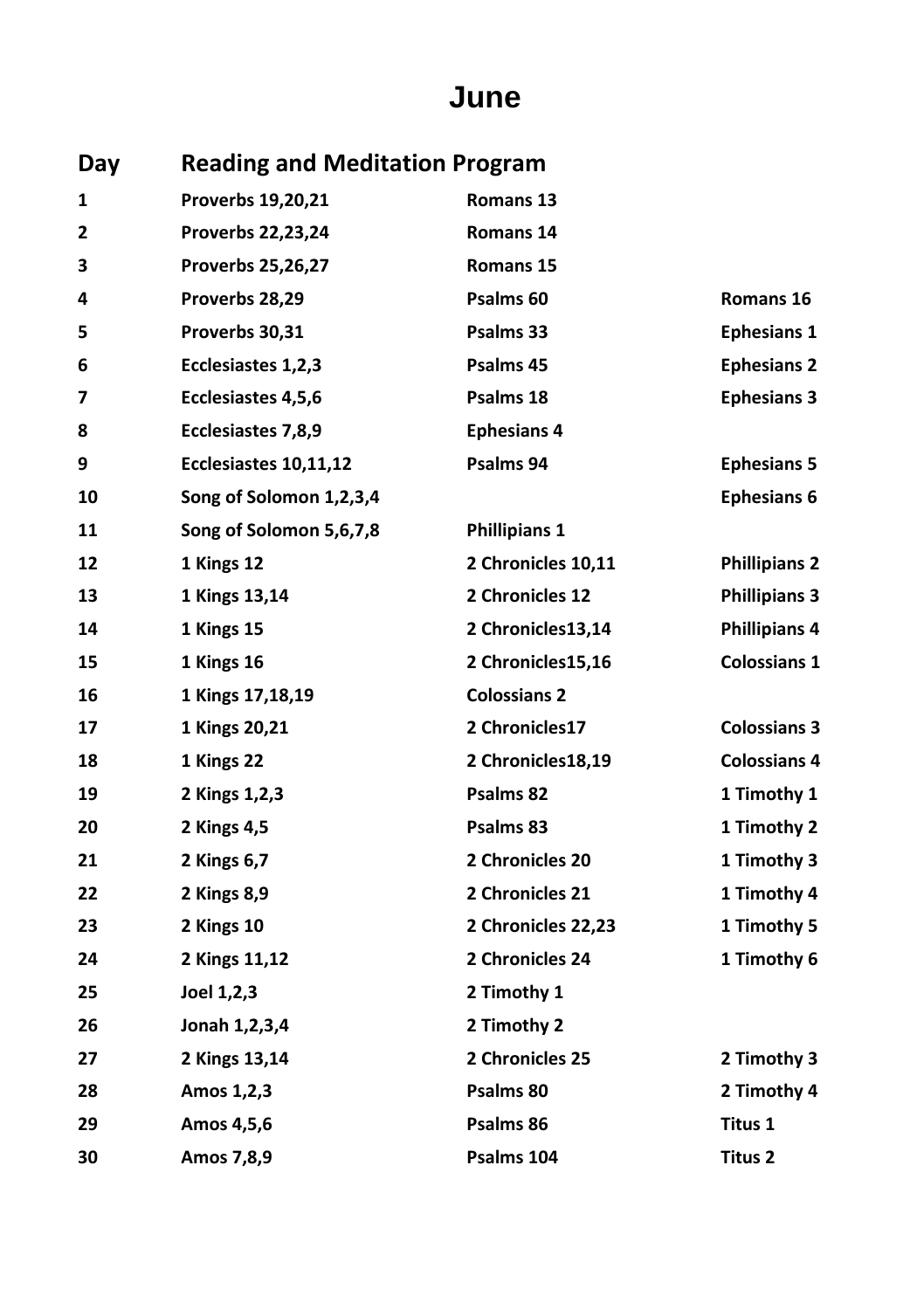# **July**

| Day          | <b>Reading and Meditation Program</b> |                    |           |                  |
|--------------|---------------------------------------|--------------------|-----------|------------------|
| 1            | Isaiah 1,2,3                          | Titus 3            |           |                  |
| $\mathbf{2}$ | Isaiah 4,5                            | Psalms 115,116     |           | Judas            |
| 3            | Isaiah 6,7                            | 2 Chronicles 26,27 |           | <b>Philemon</b>  |
| 4            | 2 Kings 15,16                         | Hosea 1            |           | <b>Hebrews 1</b> |
| 5            | Hosea 2,3,4,5                         | <b>Hebrews 2</b>   |           |                  |
| 6            | Hosea 6,7,8,9                         | <b>Hebrews 3</b>   |           |                  |
| 7            | Hosea 10,11,12                        | Psalms 73          |           | <b>Hebrews 4</b> |
| 8            | <b>Hosea 13,14</b>                    | Psalms 100,102     |           | <b>Hebrews 5</b> |
| 9            | Micah 1,2,3,4                         | Hebrews 6          |           |                  |
| 10           | <b>Micah 5,6,7</b>                    | <b>Hebrews 7</b>   |           |                  |
| 11           | <b>Isaiah 8,9,10</b>                  | <b>Hebrews 8</b>   |           |                  |
| 12           | Isaiah 11,12,13,14                    | <b>Hebrews 9</b>   |           |                  |
| 13           | Isaiah 15,16,17,18                    | <b>Hebrews 10</b>  |           |                  |
| 14           | Isaiah 19,20,21                       | <b>Hebrews 11</b>  |           |                  |
| 15           | Isaiah 22,23,24                       | <b>Hebrews 12</b>  |           |                  |
| 16           | Isaiah 25,26,27,28                    | <b>Hebrews 13</b>  |           |                  |
| 17           | Isaiah 29,30,31                       | James 1            |           |                  |
| 18           | Isaiah 32,33,34,35                    | James 2            |           |                  |
| 19           | 2 Kings 17                            | 2 Chronicles 28    | Psalms 46 | James 3          |
| 20           | 2 Chronicles 29,30,31                 | James 4            |           |                  |
| 21           | 2 Kings 18,19                         | 2 Chronicles 32    |           | James 5          |
| 22           | Isaiah 36,37                          | Psalms 76          |           | 1 Peter 1        |
| 23           | 2 Kings 20                            | Isaiah 38,39       | Psalms 75 | 1 Peter 2        |
| 24           | Isaiah 40,41,42                       | 1 Peter 3          |           |                  |
| 25           | Isaiah 43,44,45                       | 1 Peter 4          |           |                  |
| 26           | Isaiah 46,47,48,49                    | 1 Peter 5          |           |                  |
| 27           | <b>Isaiah 50,51,52</b>                | Psalms 92          | 2 Peter 1 |                  |
| 28           | Isaiah 53,54,55,56                    | 2 Peter 2          |           |                  |
| 29           | Isaiah 57,58,59,                      | Psalms 103         | 2 Peter 3 |                  |
| 30           | Isaiah 60,61,62                       | John 1             |           |                  |
| 31           | Isaiah 63,64                          | Psalms 107         | John 2    |                  |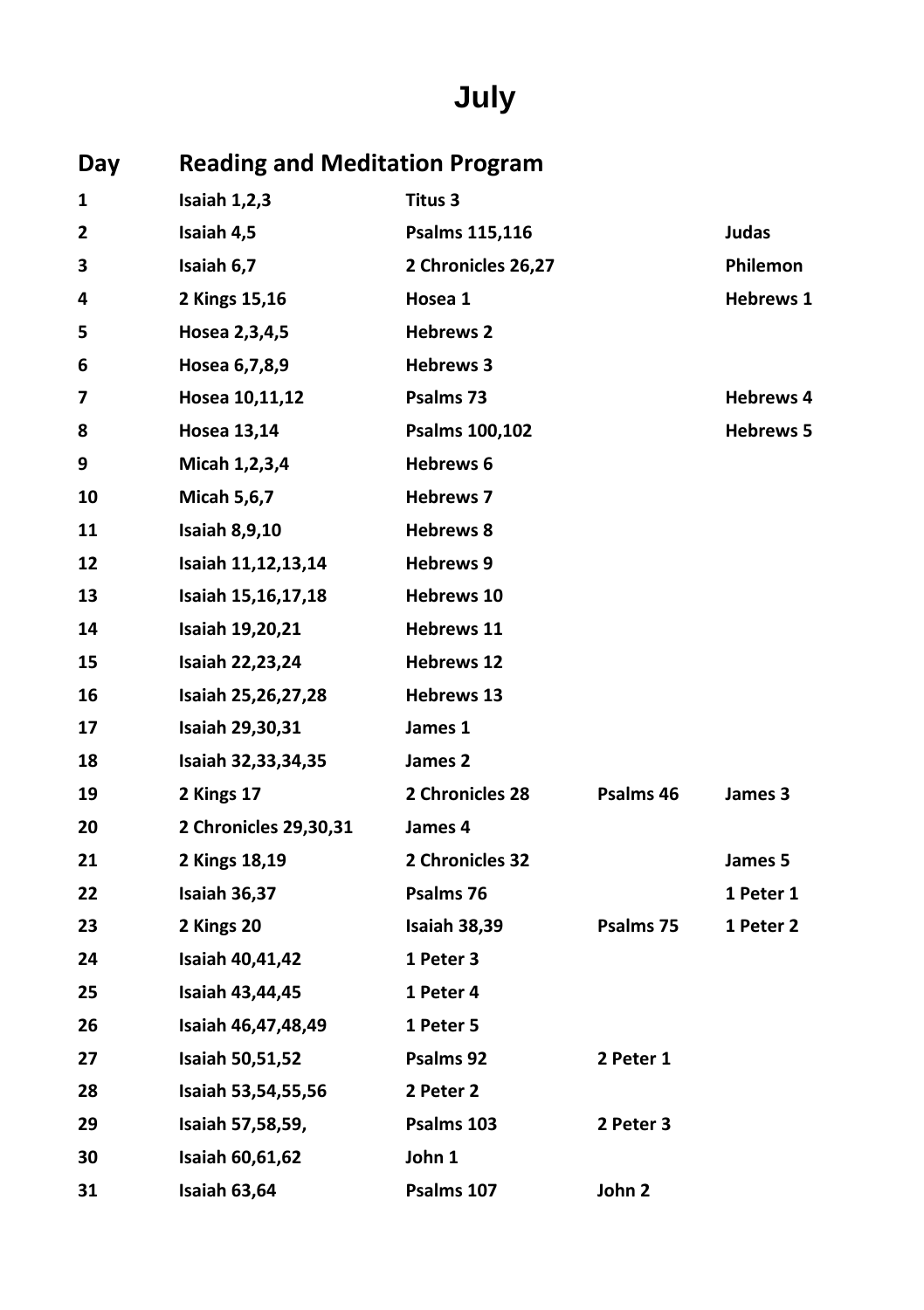# **August**

| Day | <b>Reading and Meditation Program</b> |                     |                |         |
|-----|---------------------------------------|---------------------|----------------|---------|
| 1   | Isaiah 65,66                          | Psalms 62           | John 3         |         |
| 2   | 2 Kings 21                            | 2 Chronicles 33     | John 4         |         |
| 3   | Nahum 1,2,3                           | John 5              |                |         |
| 4   | 2 Kings 22                            | 2 Chronicles 34     | John 6         |         |
| 5   | 2 Kings 23                            | 2 Chronicles 35     | John 7         |         |
| 6   | Habakkuk 1,2,3                        | John 8              |                |         |
| 7   | Zephaniah 1,2,3                       | John 9              |                |         |
| 8   | Jeremiah 1,2                          | John 10             |                |         |
| 9   | Jeremiah 3,4                          | John 11             |                |         |
| 10  | Jeremiah 5,6                          | John 12             |                |         |
| 11  | Jeremiah 7,8,9                        | John 13             |                |         |
| 12  | Jeremiah 10,11,12                     | John 14             |                |         |
| 13  | Jeremiah 13,14,15                     | John 15             |                |         |
| 14  | Jeremiah 16,17                        | Psalms 96           | John 16        |         |
| 15  | Jeremiah 18,19,20                     | Psalms 93           | John 17        |         |
| 16  | 2 Kings 24                            | Jeremiah 22         | Psalms 112     | John 18 |
| 17  | Jeremiah 23,25                        | John 19             |                |         |
| 18  | Jeremiah 26,35,36                     | John 20             |                |         |
| 19  | Jeremiah 45,46,47                     | Psalms 105          | John 21        |         |
| 20  | Jeremiah 48,49                        | Psalms 67           | 1 John 1       |         |
| 21  | Jeremiah 21,24,27                     | Psalms 118          | 1 John 2       |         |
| 22  | Jeremiah 28,29,30                     | 1 John 3            |                |         |
| 23  | Jeremiah 31,32                        | 1 John 4            |                |         |
| 24  | Jeremiah 33,34                        | Psalms 74           | 1 John 5       |         |
| 25  | Jeremiah 37,38,39                     | Psalms 79           | 2 John         |         |
| 26  | Jeremiah 50,51                        | 3 John              |                |         |
| 27  | Jeremiah 52                           | <b>Revelation 1</b> | Psalms 143,144 |         |
| 28  | Ezekiel 1,2,3                         | <b>Revelation 2</b> |                |         |
| 29  | <b>Ezekiel 4,5,6,7</b>                | <b>Revelation 3</b> |                |         |
| 30  | Ezekiel 8,9,10,11                     | <b>Revelation 4</b> |                |         |
| 31  | Ezekiel 12,13,14                      | <b>Revelation 5</b> |                |         |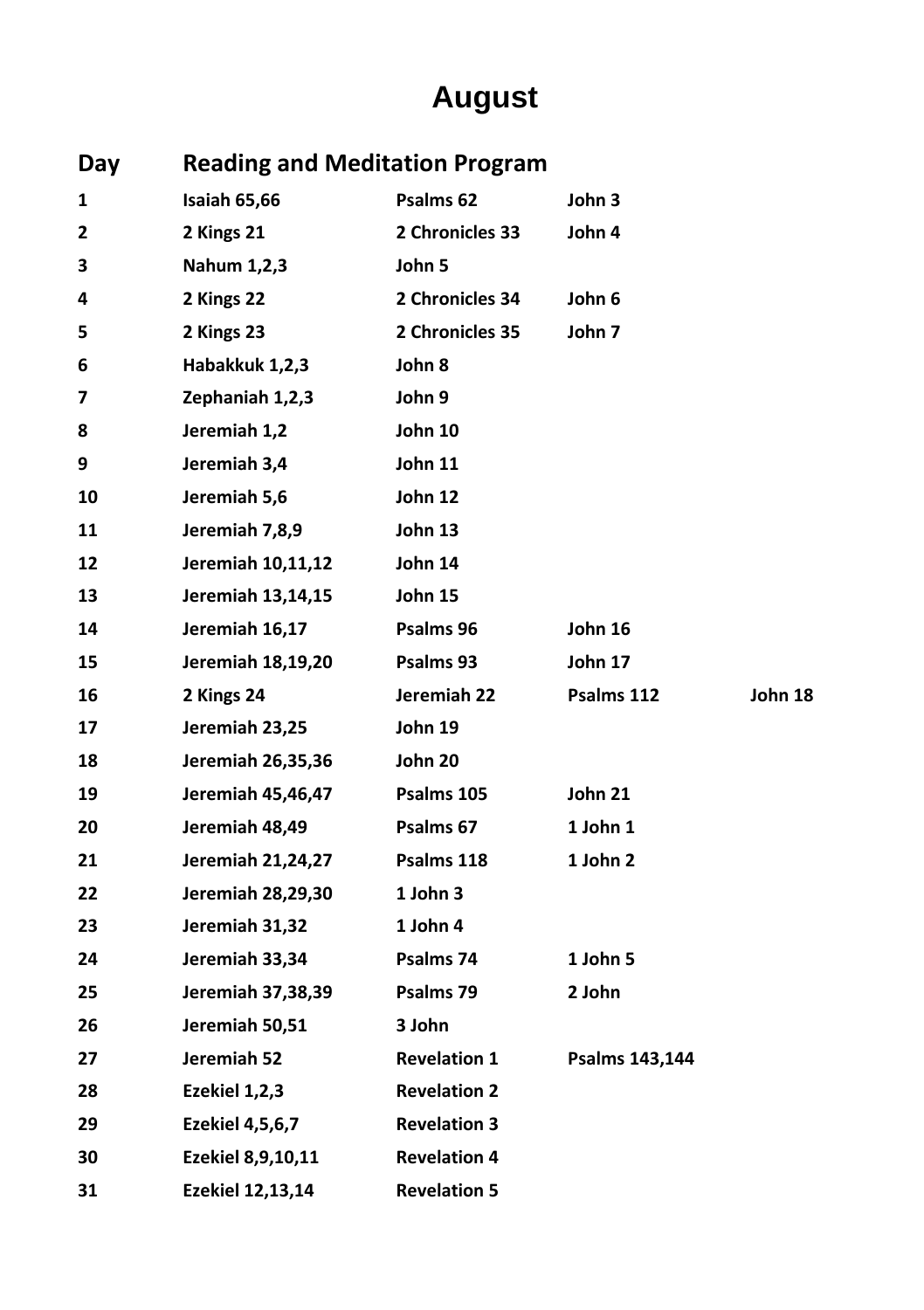# **September**

| Day | <b>Reading and Meditation Program</b> |                      |                      |                      |
|-----|---------------------------------------|----------------------|----------------------|----------------------|
| 1   | Ezekiel 15,16                         | Psalms 70            | <b>Revelation 6</b>  |                      |
| 2   | Ezekiel 17,18,19                      | <b>Revelation 7</b>  |                      |                      |
| 3   | Ezekiel 20,21                         | Psalms 111           | <b>Revelation 8</b>  |                      |
| 4   | <b>Ezekiel 22,23,24</b>               | <b>Revelation 9</b>  |                      |                      |
| 5   | Ezekiel 25,26,27,28                   | <b>Revelation 10</b> |                      |                      |
| 6   | Ezekiel 29,30,31,32                   | <b>Revelation 11</b> |                      |                      |
| 7   | 2 Kings 25                            | 2 Chronicles36       | Jeremiah 40,41       | <b>Revelation 12</b> |
| 8   | Jeremiah 42,43,44                     | Psalms 48            | <b>Revelation 13</b> |                      |
| 9   | Lamentations 1,2                      | <b>Obadiah</b>       | <b>Revelation 14</b> |                      |
| 10  | Lamentations 3,4,5                    | <b>Revelation 15</b> |                      |                      |
| 11  | Daniel 1,2                            | Psalms 87            | <b>Revelation 16</b> |                      |
| 12  | Daniel 3,4                            | Psalms 81            | <b>Revelation 17</b> |                      |
| 13  | Ezekiel 33,34,35                      | <b>Revelation 18</b> |                      |                      |
| 14  | Ezekiel 36,37                         | Psalms 110           | <b>Revelation 19</b> |                      |
| 15  | Ezekiel 38,39                         | Psalms 145           | <b>Revelation 20</b> |                      |
| 16  | Ezekiel 40,41                         | Psalms 128           | <b>Revelation 21</b> |                      |
| 17  | <b>Ezekiel 42,43,44</b>               | <b>Revelation 22</b> |                      |                      |
| 18  | Ezekiel 45,46                         | Luke 1               |                      |                      |
| 19  | Ezekiel 47,48                         | Luke 2               |                      |                      |
| 20  | Daniel 5,6                            | Psalms 130           | Luke 3               |                      |
| 21  | Daniel 7,8                            | Psalms 137           | Luke 4               |                      |
| 22  | Daniel 9,10                           | Psalms 123           | Luke 5               |                      |
| 23  | <b>Daniel 11,12</b>                   | Luke 6               |                      |                      |
| 24  | Ezra 1                                | <b>Psalms 84,85</b>  | Luke 7               |                      |
| 25  | <b>Ezra 2,3</b>                       | Luke 8               |                      |                      |
| 26  | Ezra 4                                | Psalms 113,127       | Luke 9               |                      |
| 27  | Haggai 1,2                            | Psalms 129           | Luke 10              |                      |
| 28  | Zechariah 1,2,3                       | Luke 11              |                      |                      |
| 29  | Zechariah 4,5,6                       | Luke 12              |                      |                      |
| 30  | Zechariah 7,8,9                       | Luke 13              |                      |                      |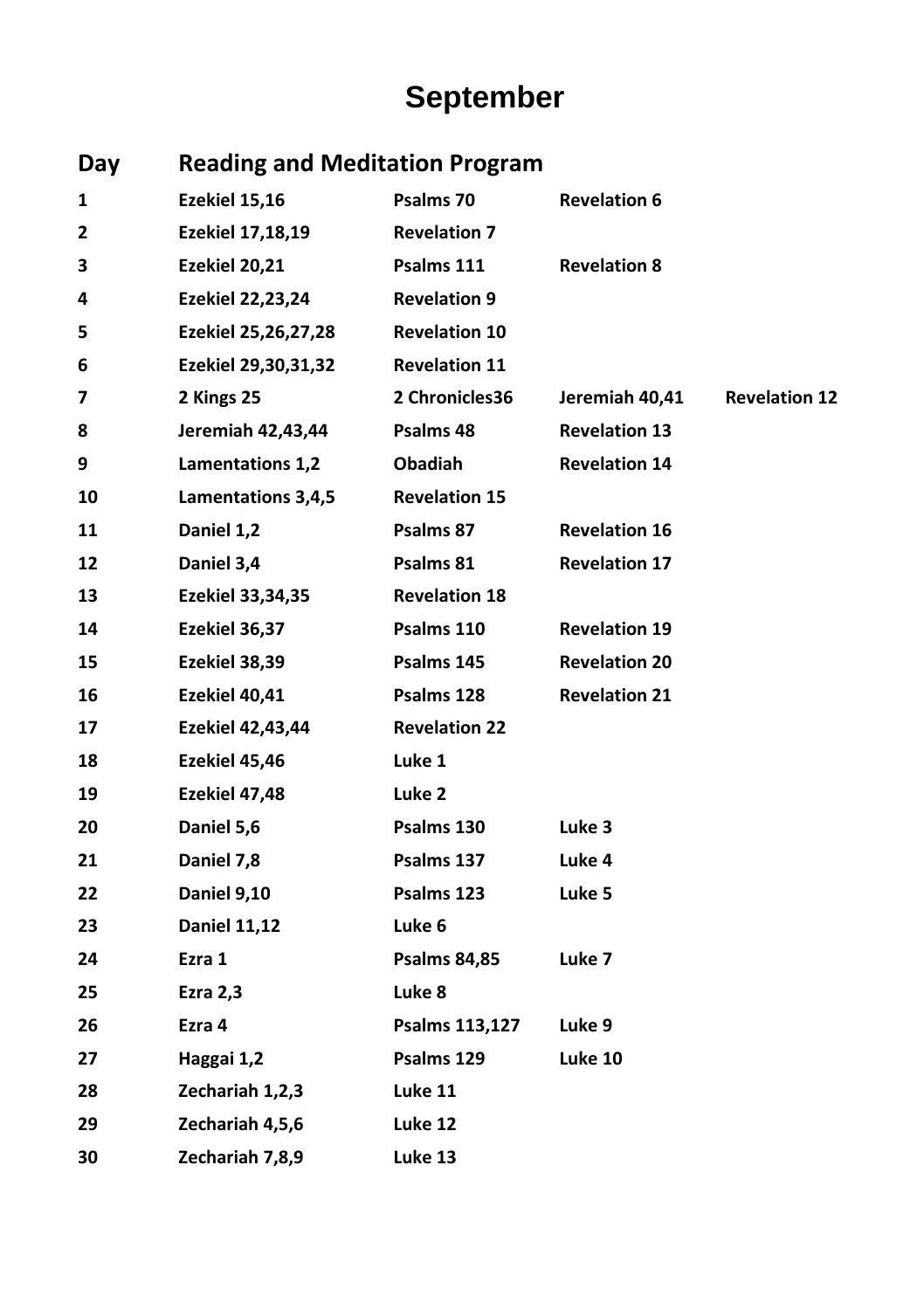#### **October**

| Day | <b>Reading and Meditation Program</b> |                 |                   |
|-----|---------------------------------------|-----------------|-------------------|
| 1   | Zechariah 10,11,12                    | Psalms 126      | Luke 14           |
| 2   | Zechariah 13,14                       | Psalms 147,134  | Luke 15           |
| З   | Ezra 5,6                              | Psalms 138      | Luke 16           |
| 4   | Esther 1,2                            | Psalms 150      | Luke 17           |
| 5   | <b>Esther 3,4,5,6</b>                 | Luke 18         |                   |
| 6   | Esther 7,8,9,10                       | Luke 19         |                   |
| 7   | Ezra 7,8                              | Luke 20         |                   |
| 8   | Ezra 9,10                             | Psalms 131      | Luke 21           |
| 9   | Nehemia 1,2                           | Psalms 133      | Luke 22           |
| 10  | Nehemia 3,4                           | Luke 23         |                   |
| 11  | Nehemia 5,6                           | Psalms 146      | Luke 24           |
| 12  | Nehemia 7,8                           | Acts 1          |                   |
| 13  | Nehemia 9,10                          | Acts 2          |                   |
| 14  | Nehemia 11,12                         | Psalms 1        | Acts 3            |
| 15  | Nehemia 13                            | Malachi 1,2     | Acts 4            |
| 16  | Malachi 3,4                           | Psalms 148      | Acts <sub>5</sub> |
| 17  | Job 1,2                               | <b>Acts 6,7</b> |                   |
| 18  | Job 3,4                               | Acts 8,9        |                   |
| 19  | Job 5                                 | Psalms 108      | Acts 10,11        |
| 20  | Job 6,7,8                             | Acts 12         |                   |
| 21  | Job 9,10                              | Acts 13,14      |                   |
| 22  | Job 11,12                             | Acts 15,16      |                   |
| 23  | Job 13,14                             | Acts 17,18      |                   |
| 24  | <b>Job 15</b>                         | Acts 19,20      |                   |
| 25  | <b>Job 16</b>                         | Acts 21,22,23   |                   |
| 26  | Job 17                                | Acts 24,25,26   |                   |
| 27  | <b>Job 18</b>                         | Psalms 114      | <b>Acts 27,28</b> |
| 28  | <b>Job 19</b>                         | <b>Mark 1,2</b> |                   |
| 29  | <b>Job 20</b>                         | Mark 3,4        |                   |
| 30  | <b>Job 21</b>                         | <b>Mark 5,6</b> |                   |
| 31  | <b>Job 22</b>                         | <b>Mark 7,8</b> |                   |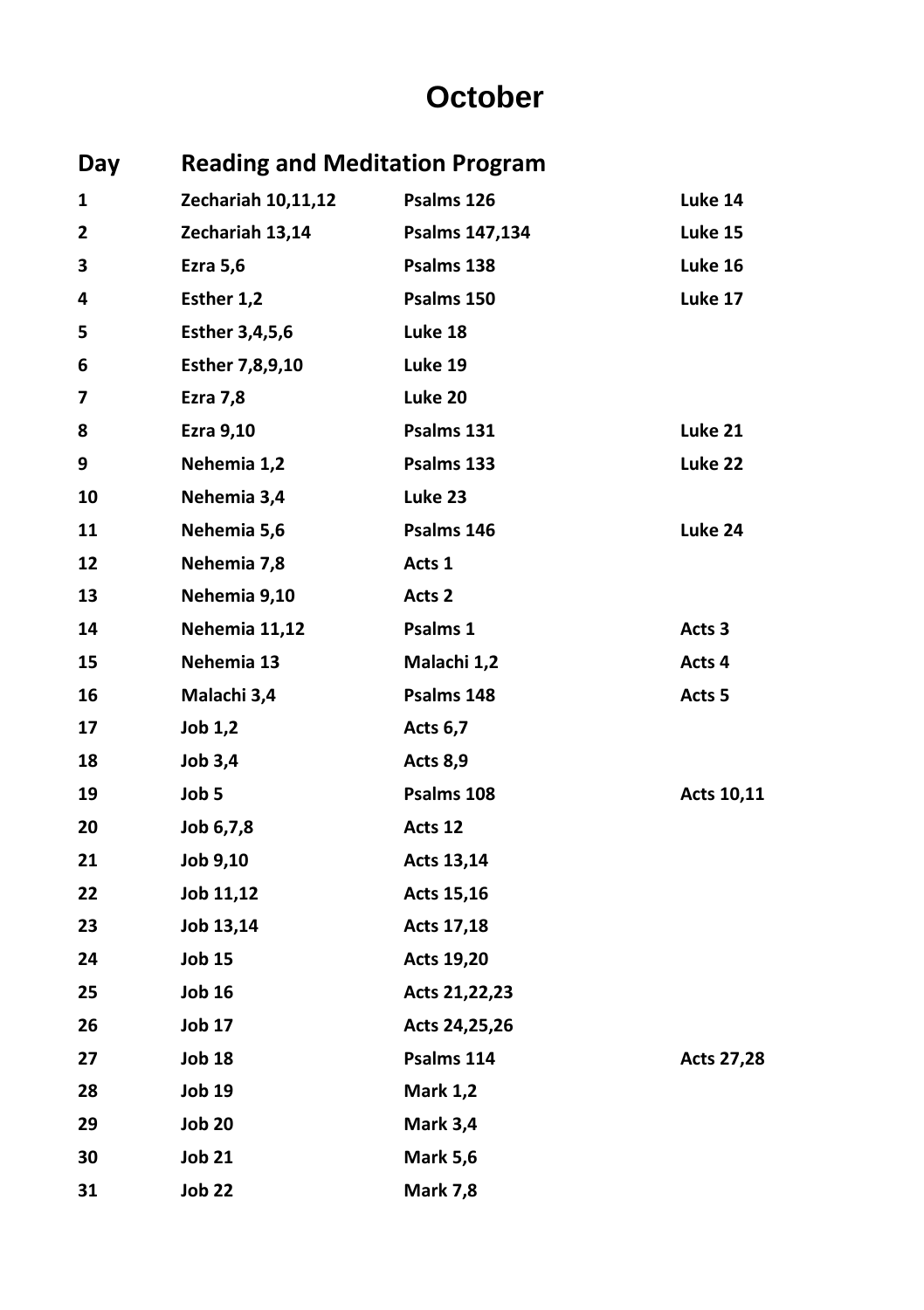#### **November**

| Day | <b>Reading and Meditation Program</b> |                        |               |  |
|-----|---------------------------------------|------------------------|---------------|--|
| 1   | Psalms 121                            | <b>Mark 9,10</b>       |               |  |
| 2   | Job 23,24                             | Mark 11,12             |               |  |
| 3   | <b>Job 25</b>                         | Mark 13,14             |               |  |
| 4   | Job 26,27                             | Mark 15,16             |               |  |
| 5   | Job 28,29                             | Galatians 1,2          |               |  |
| 6   | <b>Job 30</b>                         | Psalms 120             | Galatians 3,4 |  |
| 7   | Job 31,32                             | Galatians 5,6          |               |  |
| 8   | <b>Job 33</b>                         | 1 Corinthians 1,2,3    |               |  |
| 9   | <b>Job 34</b>                         | 1 Corinthians 4,5,6    |               |  |
| 10  | Job 35,36                             | 1 Corinthians 7,8      |               |  |
| 11  | Psalms 122                            | 1 Corinthians 9,10,11  |               |  |
| 12  | Job 37,38                             | 1 Corinthians 12       |               |  |
| 13  | Job 39,40                             | 1 Corinthians 13,14    |               |  |
| 14  | Psalms 149                            | 1 Corinthians 15,16    |               |  |
| 15  | Job 41,42                             | 2 Corinthians 1,2      |               |  |
| 16  | 2 Corinthians 3,4,5,6                 |                        |               |  |
| 17  | 2 Corinthians 7,8,9,10                |                        |               |  |
| 18  | Psalms 124                            | 2 Corinthians 11,12,13 |               |  |
| 19  | <b>Matthew 1,2,3,4</b>                |                        |               |  |
| 20  | Matthew 5,6,7                         |                        |               |  |
| 21  | <b>Matthew 8,9,10</b>                 |                        |               |  |
| 22  | Matthew 11,12,13                      |                        |               |  |
| 23  | <b>Matthew 14,15,16</b>               |                        |               |  |
| 24  | <b>Matthew 17,18,19</b>               |                        |               |  |
| 25  | <b>Matthew 20,21,22</b>               |                        |               |  |
| 26  | Matthew 23,24,25                      |                        |               |  |
| 27  | Psalms 125                            | Matthew 26,27          |               |  |
| 28  | <b>Matthew 1,2,3,4</b>                | 1 Thessalonians 1,2,3  |               |  |
| 29  | 1 Thessalonians 4,5                   | 2 Thessalonians 1,2,3  |               |  |
| 30  | Romans 1, 2, 3, 4                     |                        |               |  |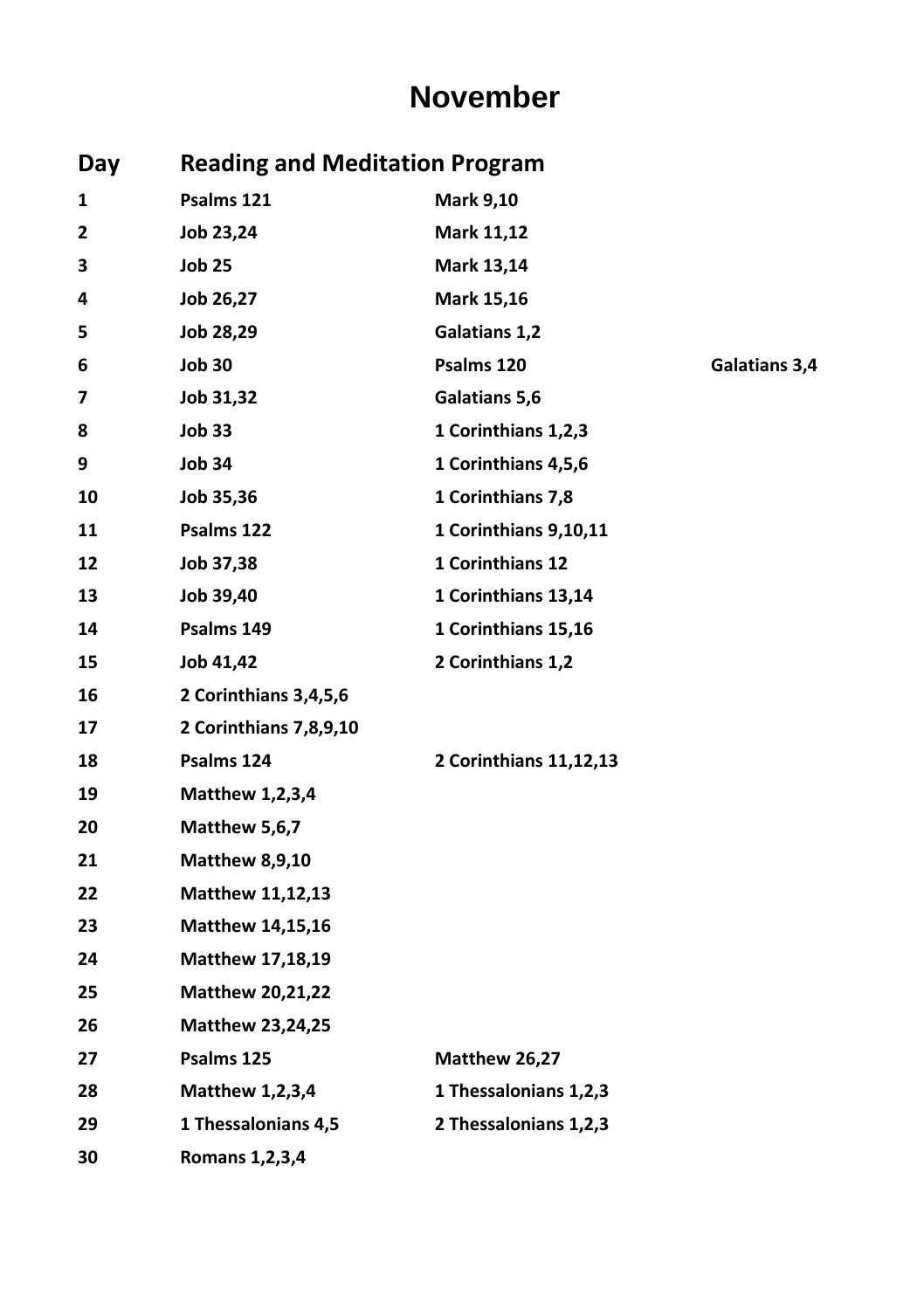#### **December**

| Day |                               | <b>Reading and Meditation Program</b> |        |  |  |
|-----|-------------------------------|---------------------------------------|--------|--|--|
| 1   | <b>Romans 5,6,7,8</b>         |                                       |        |  |  |
| 2   | Romans 9,10,11,12             |                                       |        |  |  |
| з   | Romans 13,14,15,16            |                                       |        |  |  |
| 4   | Ephesians 1,2,3,4             |                                       |        |  |  |
| 5   | <b>Ephesians 5,6</b>          | Psalms 119:1-80                       |        |  |  |
| 6   | Philippians 1,2,3,4           |                                       |        |  |  |
| 7   | Colossians 1,2,3,4            |                                       |        |  |  |
| 8   | 1 Timothy 1,2,3,4             |                                       |        |  |  |
| 9   | 1 Timothy 5,6                 | <b>Titus 1,2,3</b>                    |        |  |  |
| 10  | 2 Timothy 1,2,3,4             |                                       |        |  |  |
| 11  | Philemon                      | <b>Hebrews 1,2,3,4</b>                |        |  |  |
| 12  | Hebrews 5,6,7,8               |                                       |        |  |  |
| 13  | <b>Hebrews 9,10,11</b>        |                                       |        |  |  |
| 14  | Hebrews 12,13                 | Judas                                 |        |  |  |
| 15  | James 1, 2, 3, 4, 5           |                                       |        |  |  |
| 16  | 1 Peter 1,2,3,4,5             |                                       |        |  |  |
| 17  | 2 Peter 1,2,3                 | John 1                                |        |  |  |
| 18  | John 2,3,4                    |                                       |        |  |  |
| 19  | <b>John 5,6</b>               |                                       |        |  |  |
| 20  | <b>John 7,8</b>               |                                       |        |  |  |
| 21  | John 9,10,11                  |                                       |        |  |  |
| 22  | John 12,13,14                 |                                       |        |  |  |
| 23  | John 15,16,17,18              |                                       |        |  |  |
| 24  | John 19,20,21                 |                                       |        |  |  |
| 25  | 1 John 1,2,3,4,5              |                                       |        |  |  |
| 26  | Psalms 117, 119:81-176        | 2 John                                | 3 John |  |  |
| 27  | Revelation 1,2,3,4            |                                       |        |  |  |
| 28  | <b>Revelation 5,6,7,8,9</b>   |                                       |        |  |  |
| 29  | Revelation 10,11,12,13,14     |                                       |        |  |  |
| 30  | <b>Revelation 15,16,17,18</b> |                                       |        |  |  |
| 31  | <b>Revelation 19,20,21,22</b> |                                       |        |  |  |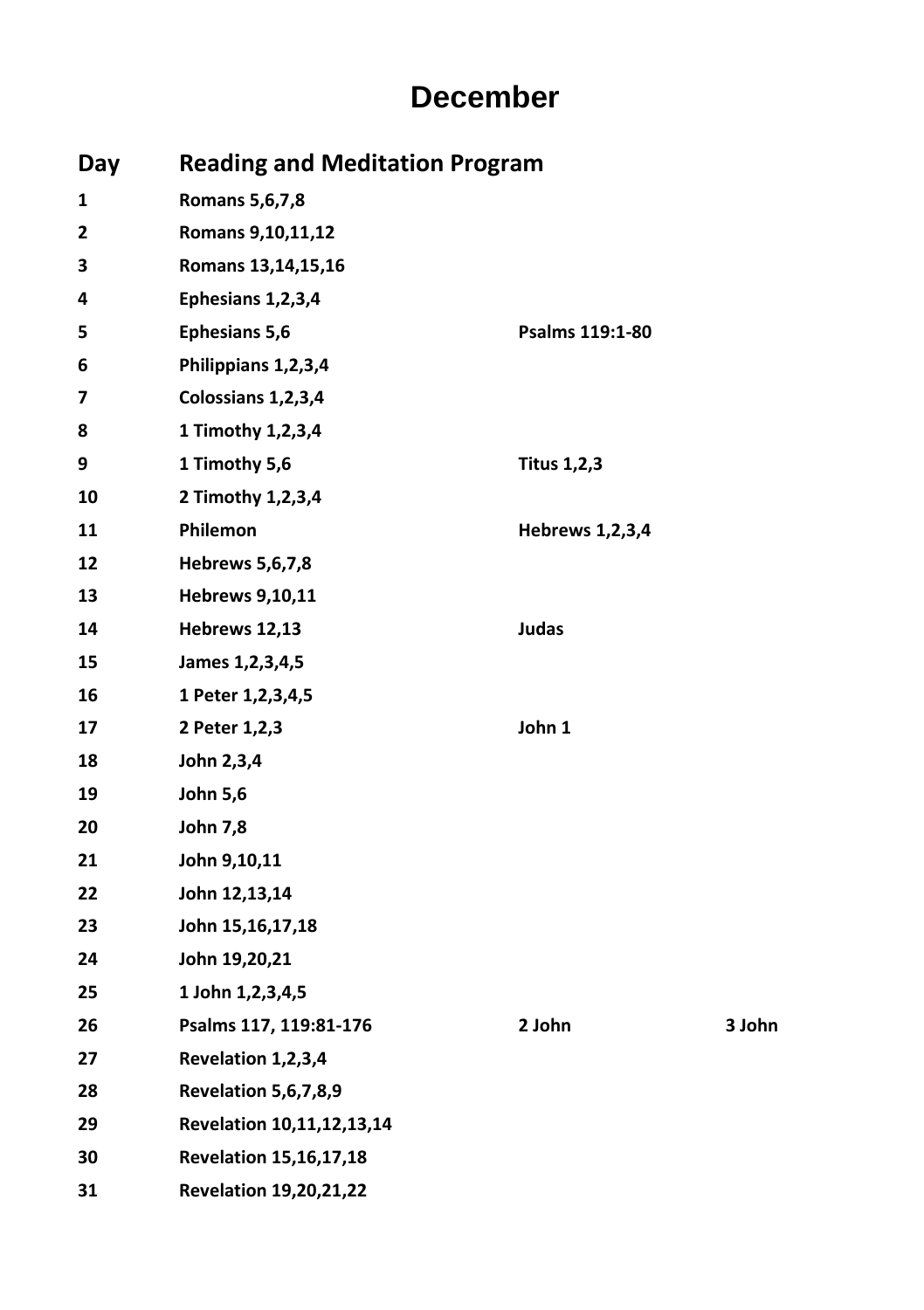#### **Jesus in John**

In the Gospel of John, a portrait of Jesus is presented in each Chapter. Each Chapter contains a striking aspect of the **character** or **work** of Jesus Christ.

- Chapter 1 The Son of God (verse 1, 14)
- Chapter 2 The Son of man (Wedding in Cana)
- Chapter 3 The Teacher (verse 2)
- Chapter 4 The Soul winner (Samaritan woman)
- Chapter 5 The Great Physician (verse 8-9)
- Chapter 6 The Bread of Life (verse 48)
- Chapter 7 The Water of Life (verse 37)
- Chapter 8 The One who forgives (verse 11)
- Chapter 9 The Light of the World
- Chapter 10 The Good Shepherd (verse 11)
- Chapter 11 The Resurrection and life (verse 25)
- Chapter 12 The King (verse 15)
- Chapter 13 The Voluntary servant (verse 4-5)
- Chapter 14 The Comforter (verse 1)
- Chapter 15 The True Vine (verse 1)
- Chapter 16 The Giver of the Spirit (verse 7)
- Chapter 17 The Advocate with the Father
- Chapter 18 The Sufferer (verse 11)
- Chapter 19 The Crucified (verse 18)
- Chapter 20 The Conqueror over death (verse 1-17)
- Chapter 21 The Restorer of man (verse 15-17)